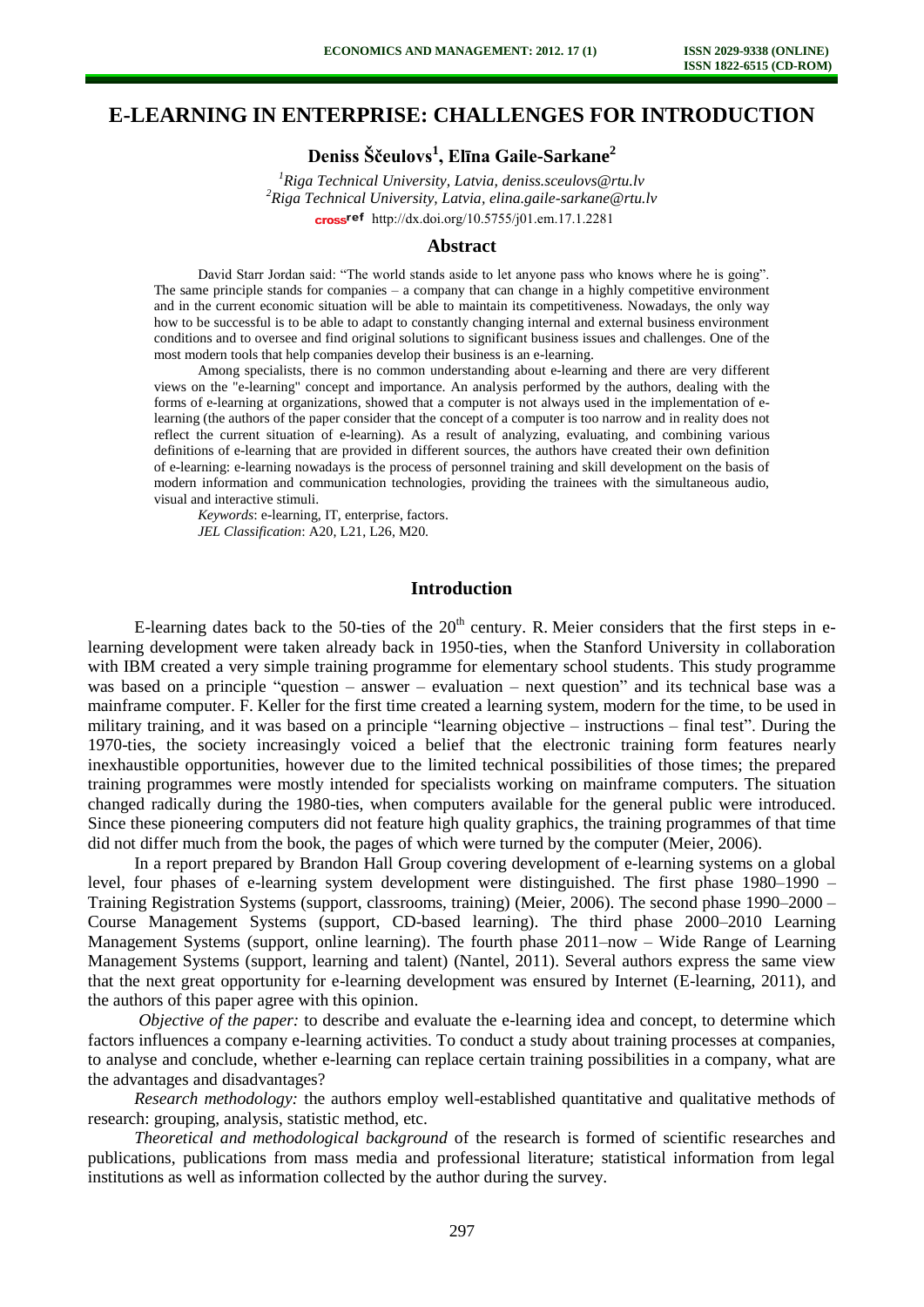*Originality/value.* In this paper the authors presented their findings based on theoretical, scientific and field research. Authors have conducted research on e-learning utilization among Latvian enterprises.

## **E-learning Trends in the World and Latvia**

In order to evaluate the global trends of e-learning, the authors used the study performed by Towards Maturity dealing with trends of using modern technologies at work place for 2011–2012. Studies of this type have been conducted for 8 years already; in 2011, 767 respondents – companies from across the world – participated in the study. The study provides a broader multi-perspective outlook on the use of modern technologies in personnel training and development, as well as gives information about the trends in the sphere for 2012 (Towards Maturity, 2011). Out of the overall data of the study, the authors of the paper focus on the trends of types of training used in e-learning at organisations.

According to the study, the most popular e-learning forms are e-courses, online training events and learning platforms. Various types of e-courses are implemented in 80 % of respondent organisations. 77 % of respondents use study forms online – online seminars, conferences etc. 71 % of respondents use learning platforms, where questions can be asked and answers can be received to these questions. The study data show that the majority of organisations, where e-learning is used as one of the staff training methods, 30– 40 % out of the overall training volume is rendered through e-learning. The study also included respondents, who indicated that staff training is organised fully in a form of e-learning.

The authors of the paper consider that the extent of overall training in an organisation that can be organised in a form of e-learning depends on the specifics of the company and on the type of entrepreneurship.

To analyse the attitude of Latvian enterprises towards e-learning, the authors of the work used a 2010 study conducted by the Latvian Association of Business Consultants and Latvian Association of Personnel Management "Role and topical tasks of personnel management in an organisation", and in particular the part dealing with e-learning. 141 respondents participated in the survey, the survey period spanned from 14– 23 December 2011. The study considered the personnel training measures planned in organisations. 45 % of enterprises having a human resources department (a human resources specialist) planned to employ elearning in training personnel in 2010. 49 % of companies, which do not have a human resources department or a human resources specialist, planned to employ e-learning in staff training in 2010. The authors of the paper draw the attention to the fact that enterprises, which do not have a human resources department or a specialist, employ e-learning more. The authors explain this situation with the fact that organisations are aware of the need of training, as well as of the opportunities to perform training using smaller financial and time resources.

## **E-learning Overview**

There are many forms of e-learning, as described by specialists. The authors of the paper group elearning forms in seven key groups as follows:

- 1. E-learning forms on data carriers;
- 2. Internet-supported e-learning forms;
- 3. Cooperative learning forms;
- 4. Mobile learning forms;
- 5. Learning forms through games;
- 6. Social learning forms;
- 7. Mixed learning forms.

*E-learning forms on data carriers*. The learning material is stored on information carriers – such as CD and DVD (E-learning, 2011), as well as USB memory cards. These e-learning forms are implemented without the intermediation of Internet (Moriz, 2008). This type of learning form is mostly used for unassisted learning, in which the ability of the learning participant to study unassisted and be self-disciplined is of great importance. This type of e-learning is used ever more rarely, because this type of learning programmes cannot be supplemented and updated *(Dublin, 2011).*

*Internet-supported e-learning forms*. The learning material is not placed locally on a data carrier, but instead is available via internet or intranet on a server. To access the learning material, login is required. Information volume also in this case is fixed, i.e. the study course includes a set number of sections, lectures, or exercises. The advantage of this form of training – there is an option to communicate online with the person in charge of learning, other users (E-learning, 2011; Dublin, 2011). The study material, which is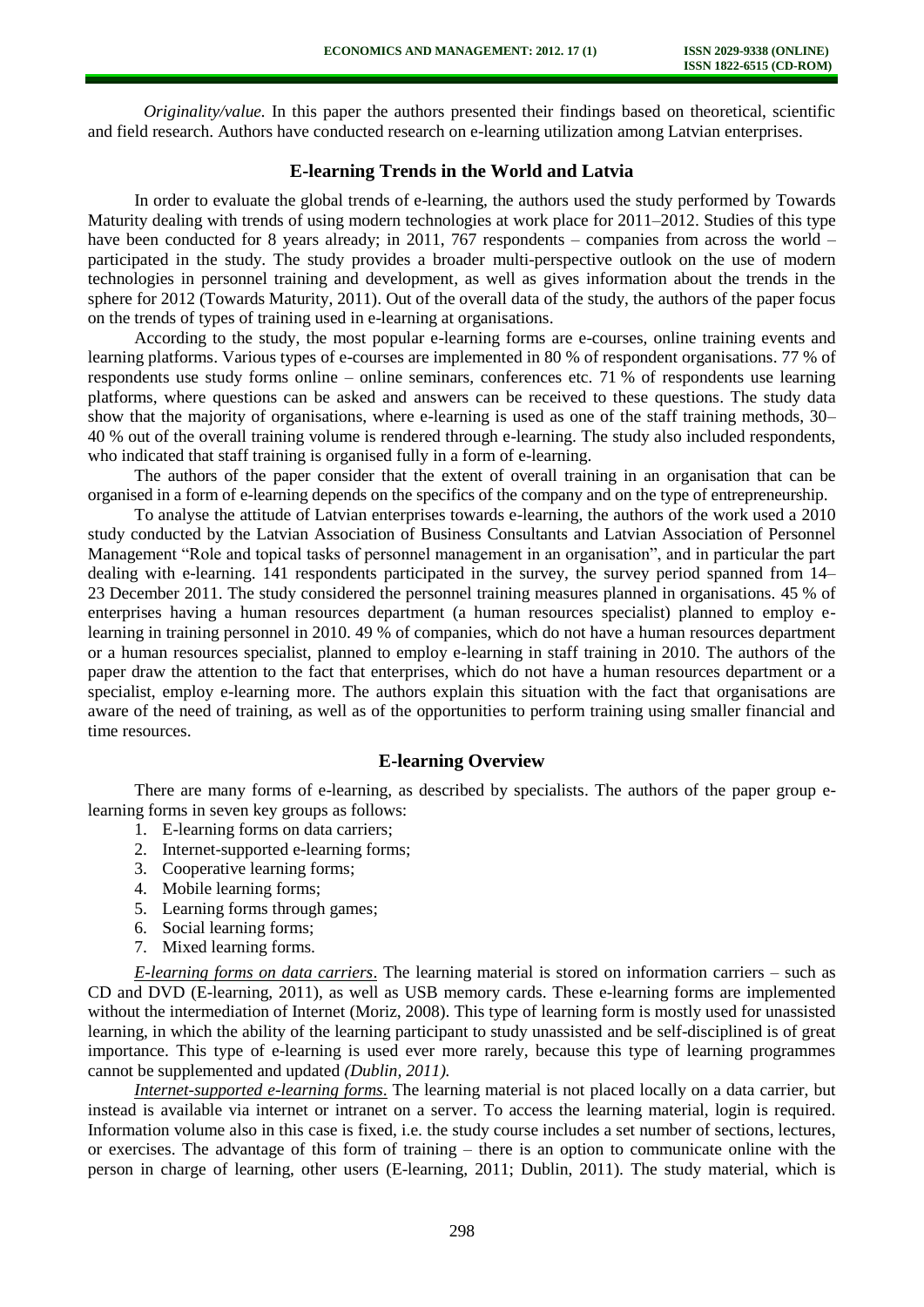placed on the server, can be easily updated, therefore an opportunity is ensured to quickly introduce changes in the study material, in order for it to be suitable for the current needs of the organisation. The learning process employs learning platforms, the execution and quality of which can vary greatly; popular learning management systems include moodle, Blackboard, Sakai, Digitec, Meridian among others.

The authors are of the opinion that this form of e-learning undoubtedly is effective, insofar as the aspect of interactivity of the platform contents is taken into consideration, which for its part increases the costs for preparing the study content; likewise, the platforms require certain investments, as well.

In *cooperative learning forms*, duration of the study course is not restricted with volume and structure of study materials prepared and structured in advance. Instead, at the beginning of learning, the users agree on the progress and duration of a course or seminar. Cooperation and communication with the rest of the learning participants is named as the key feature, besides acquiring the study material. This type of learning forms is defined as the best alternative to a face-to-face conversation (E-learning, 2011). Cooperative learning forms include video-conferences, virtual seminars or webinars, virtual learning centres, which can offer learning for an unlimited number of learning participants, besides, the learning, is not linked to a particular venue. Owing to the possibility of simultaneous support provision to learning participants, questions that the learning participants might have during the learning process can be answered right away and they can be included for more effective acquisition of the study material. As the opinion voiced by W. Moriz goes, it is exactly this simultaneous learning form that to the greatest extent resembles the traditional learning process, only presented in digital format. (Moriz, 2008).

Special platforms are also prepared for organising video-conferences and webinars providing such functions as showing the study material to the participants, while commenting and making notes in the displayed slides; the study material can be supplemented with animations, video, 3D objects, as well as using a web camera, to establish eye contact with study participants, etc., questions can be asked, and answers to these questions can be given right away both in writing and orally, study materials can be spontaneously added, if questions have arisen, within the framework of a webinar platform, it is possible to divide the total number of study participants into smaller work groups, the webinar can be led simultaneously by several learning supervisors, already during a webinar, it is possible to check the comprehension of the study material; there is an option to obtain automatically feedback on webinar quality and its usefulness, as well as successful solutions are proposed for registering for a webinar, sending reminders, recording webinars, as well as mostly a module is integrated in platforms, where the learning participant or somebody, who could not participate at the webinar, can watch the webinar again at a later time (WebEx, 2011).

There are many webinar platform providers available on the market, such as, Adobe Systems GmbH, Citrix Systems GmbH, WebEx Communications Deutschland GmbH, among others (Musekapm, 2010). The authors believe that webinars can be considered as an effective substitute for seminars attended in person and reckon that the greatest advantage of these study forms is the fact that training is practically carried out in a form of a dialogue. Platforms intended for this purpose can also be rented, thus reducing costs.

*Mobile learning forms* are all "wireless" learning forms. Nowadays, this opportunity is provided by laptops and smartphones (Dublin, 2011). As expressed by German personnel management experts, and the authors concur with this opinion, – the use of these learning forms is facilitated by the fact that, in our day, devices of this type are our daily companions (Breitner, 2011). Moreover, it is exactly this form of learning that in comparison with the traditional learning forms most successfully support a new learning phenomenon, which has already earned recognition among professionals in Europe – micro-learning, the essence of which is learning, using smaller volume of study materials by means of the study contents. Micro-learning thus provides step-by-step learning on a daily basis (Breitner, 2011).

The authors consider that the greatest advantage of these learning forms is the possibility of learning anywhere, while the second advantage is particularly the use of micro-learning – acquiring minor amounts of information over a short time period.

*Learning forms through game*s **–** these are digital games with serious study contents, the game takes places in virtual environment. Games of this type are used to simulate and model issues related to entrepreneurship. During a game, the participants must make decisions on how to act, they experience the consequences of their decision, they learn from mistakes, learn to understand other participants of the game. A well-created game prepares the study participants for everyday situations, they require complex thinking and are enjoyable to acquire. (Dublin, 2011; Goertz, 2011).

*Social learning forms* are all digital media and instruments, with the assistance of which the users can learn together – by exchanging information, the necessary materials, preparing joint projects. This type of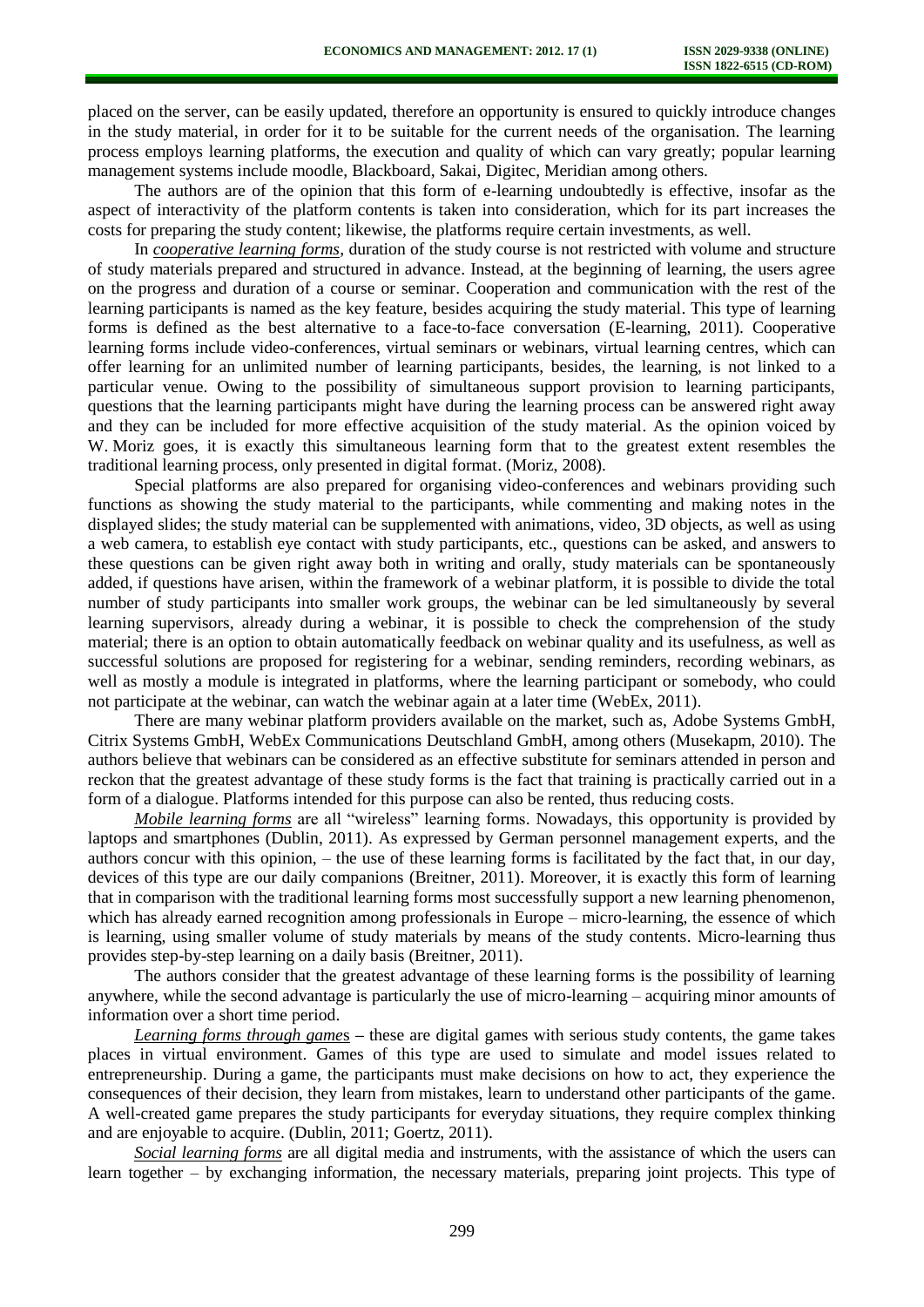media includes social networks, wikis, blogs. For instance, the data bank Technorati lists more than 1.2 million blogs, of which about 20 000 relate to the working life. (Stehr, 2010). These study forms are referred to as social study forms, because the uniting elements for the learning are people instead of the study material (Dublin, 2011). The most popular media supporting social study forms are Facebook, LinkedIn, MySpace, Twitter, YouTube. It includes also virtual worlds, for instance, Second Life, moreover, it is emphasised that various media can be effectively used at the same time, because they feature differing business models, accordingly, options offered by Facebook are not offered by LinkedIn (Using Social Media, 2011). One of the mentioned positive side-effects for learning organised this way is the condition that cooperation relationship established during the learning process between the learning participants is for the most part continued also as cooperation after the learning is complete, i.e. foundation is laid for further work cooperation (Lake, 2011). This form of learning can be unsecure from the perspective that any action online leaves trace (cookies), therefore attention must be paid to the security aspect to avoid information leak (Dublin, 2011).

*Mixed learning forms* are e-learning forms with learning in presence, i.e. both learning forms support and supplement each other. An ever increasing number of proponents for this learning form were observed when it became clear that e-learning supplemented by learning in presence, fosters motivation of study participants to take more active part in the study process (Dublin, 2011). The authors reckon that synergy of both types of learning occurs in this case, i.e. the best is taken from each type of learning – from e-learning it is the option to study independently of place or time, studying at own pace. However, during the learning sessions attended in person, the learning participants can exchange opinions among them and ask the teaching person about the unclear issues. This type of learning is used when practical skills must be acquired besides theoretical knowledge (Dublin, 2011).

R. Meier expresses an opinion that overall e-learning is not more effective than learning in presence; it all depends on the measures for improving professional qualifications, on the objectives, and on the conditions under which they are implemented (Meier, 2006). The authors concur with this opinion and would like to emphasise that effectiveness of e-learning in an organisation depends on the first step following implementation of e-learning. How the e-learning processes would be planned, managed, and administered on a daily basis.

### **E-learning implementation process**

The authors consider that the entire process of e-learning implementation can be divided into three stages: *evaluation of affecting factors restricting e-learning, choice of the e-learning medium, development and fulfilment of an e-learning implementation plan.* 

#### *Evaluation of factors affecting e-learning*

1. Factors affecting the objectives of e-learning.

The authors believe that, upon introducing e-learning in an organisation, it is necessary to evaluate the objectives and fields, in which e-learning is expected to be used: vocational, qualification training; computer training; language learning, or behaviour-, action-oriented learning – this field of learning can be distinguished more specifically – method and social competence learning fields. The method competences – refer to knowledge, skills, and abilities in fields like time management, project management, presenting technique, rhetoric. Social competences – knowledge, skills, and abilities with respect to communication with other people, e.g., management, employee motivation, conflict resolution (Meier, 2006).

It is not a mandatory condition to use only e-learning in all fields. Thus, for instance, in implementation of vocational, qualification learning, as well as computer training, e-learning is considered as very suitable. When assessing implementation of e-learning for language acquisition, the language learning components must be analysed, because self-instruction and conversation are incompatible concepts, i.e. not one, even well-developed language learning computer programme, can replace a human dialogue, however it is believed that e-learning is suitable for acquiring new vocabulary and grammar, likewise, high professional level programs can offer adequate support in pronunciation acquisition. Speaking of behaviour-oriented learning, according to e-learning experts, nearly all learning therein can be easily divided into knowledge acquisition, practicing the acquired behaviour, and exchanging opinions, experience with others. The dominating opinion is that in acquisition of both the methods and social competences, there will always be a part of the study process, which will consist of theoretical knowledge. This knowledge can be acquired by studying independently, and then by trying out the theoretically acquired knowledge and applying it in daily work (Meier, 2006).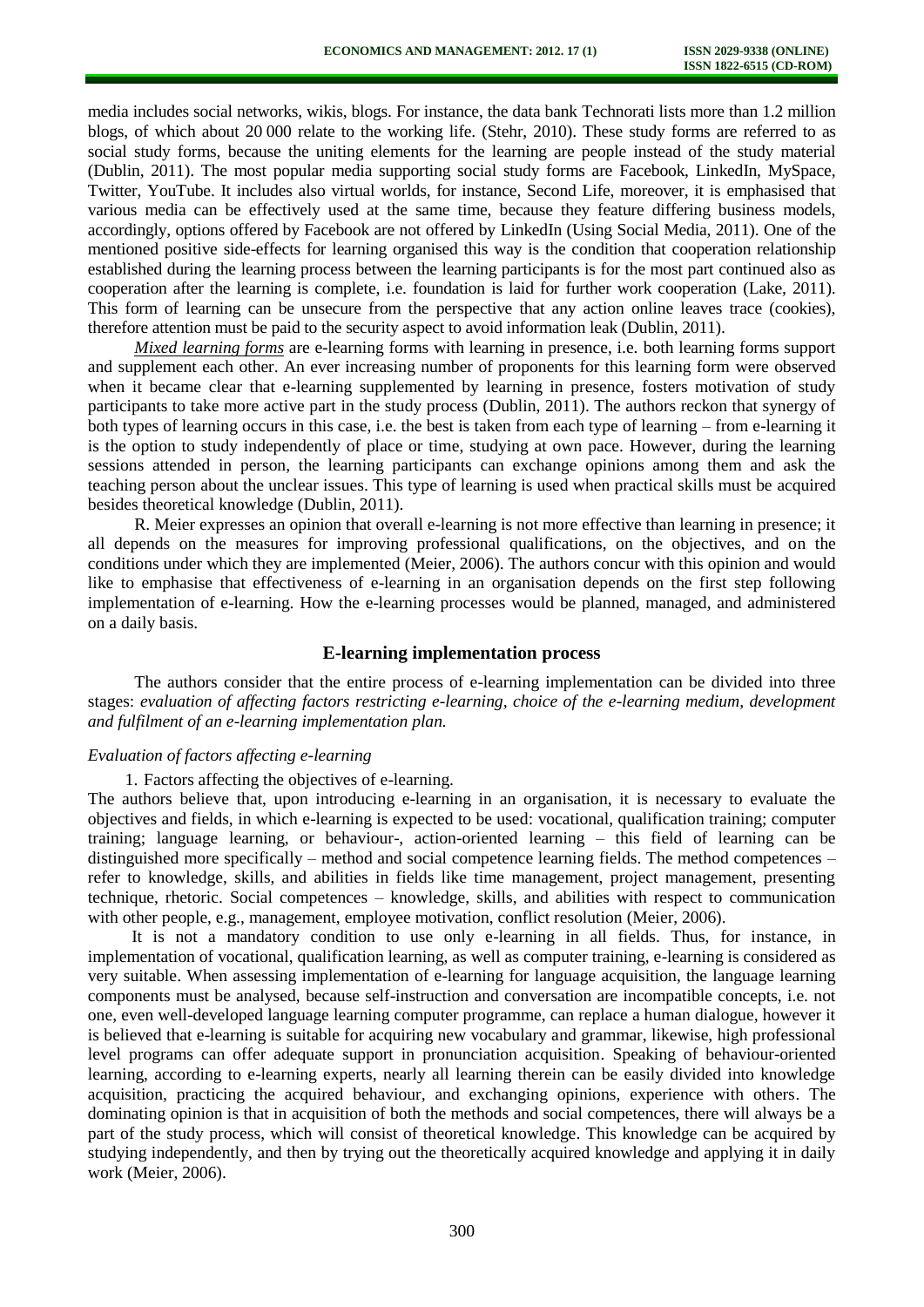To sum up, the authors conclude that when evaluating the learning forms topical for the enterprise, a decision must be made concerning the fields that are suitable for employing e-learning.

2. Factors affecting the form of e-learning.

The factors that are important for the organisation itself, e.g., the number of employees to be trained, their location, whether they are constantly at their work place or not, whether training should proceed stepby-step, or according to the principle "just in time", i.e. training is carried out when the particular knowledge is necessary (Meier, 2006) among others. Moreover, the authors believe that an enterprise must assess such factors as the interest expressed by employees in using new learning forms, the current technical and financial possibilities of the organisation in implementing e-learning, whether the employees are sufficiently savvy in modern technology use, etc.

3. Factors affecting the learning topic and its priority level.

R. Meier recommends that when determining the learning topics an analysis should be performed regarding the type of training carried out for a large number of employees up to that point in time on a regular basis, several times per year, the topics, which need to be "refreshed" from time to time, the topics that are expected to be relevant in future periods, while assessing the topics, which, when acquired by the staff, cause regular, considerable costs, the topics, the learning of which takes longer than 3 days, which qualification measures consist of single seminars, or which qualification measures could be divided into separate seminars? According to the determined topics, the learning target groups are defined (Meier, 2006).

The authors recommend determining the topics, which could be acquired with pre-determined elearning forms and the target groups of these topics.

#### *Choice of e-learning medium*

When choosing the medium to be used in e-learning, the method of supporting the learning process must be determined: whether it will be a system based on using a computer or another medium.

E-learning experts, when making a decision on the most suitable medium, suggest evaluating the following suitability of medium: for the selected target groups, the set objectives and content, the level of preliminary knowledge of the trainees, the company's functions, suitability of medium for applicability requirements, costs, etc.

#### *Development and implementation of an e-learning plan*

The authors recommend using project management elements, when implementing e-learning in a company. It helps the implementers of e-learning to understand the sequence of actions to be taken, as well as to envisage the possible complications and eliminate errors in a timely manner. The e-learning plan should contain:

- 1. objectives for implementing e-learning;
- 2. sequence of key activities;
- 3. participants of implementing the plan and their tasks;
- 4. tasks to be performed within the framework of selected activities;
- 5. deadlines (Meier, 2006).

The authors agree with the opinion voiced by e-learning experts that after implementing e-learning, considerable attention must be paid to communication. The learning participants must give an evaluation of learning, express their opinion. Employees must be informed about "success stories", inform about the most active learning participants, etc. (Born, 2010; Dublin, 2011).

The authors believe that management of the e-learning process could be fostered by the use of technology adaptation models, which would help determining, how fast e-learning can be implemented and which fields can be implemented? Which employees can be first to be engaged in the e-learning process and which ones must be prepared, among other things. Thus, for instance, the Innovation Adaptation Model by Everett M. Rogers can be used (Digitāla biznesa rokasgrāmata, 2011). The authors consider that this model can be used in determining the body of trainees to participate in the e-learning process. The model has been adapted to the high technology marketing by Dr Geoffrey Alexander Moore, who considers that in order for an idea based on innovative or modern technologies to be viable, each adaptation group must be recognised, its relations with the neighbour must be understood, and individual discussions must be carried out (Moore, 1991).

Davis Technology Acceptance Model (Davis, 1989) predicts information technology acceptance and usage. In this model the user's behavioural intention to use a technology is affected by their perceived usefulness and perceived ease of use of the technology. This model was originally developed for studying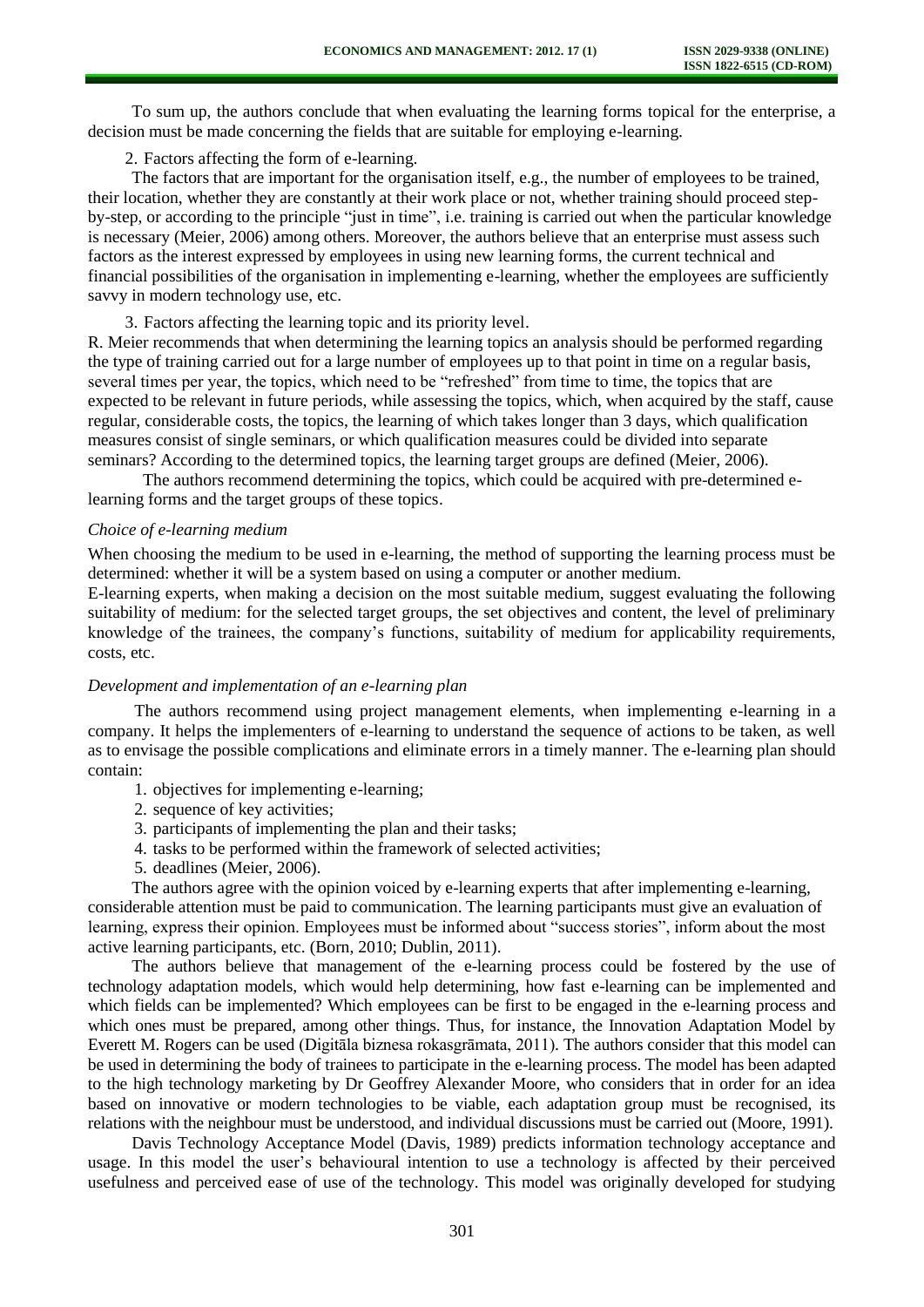technology at work. Later it has been used as such or modified to study user acceptance of consumer services such as Internet services or e-commerce (Kaasinen, 2005). The Technology Acceptance Model constitutes a solid framework for identifying issues that may affect user acceptance of technical solutions. As Davis and Venkatesh (Venkatesh *et al.* 2003) have proved, the model can be enhanced from the original purpose of studying user acceptance of existing products to study planned product concepts, e.g. in the form of mockups. This indicates that Technology Acceptance Model could also be used in connection with technology development projects and processes to assess the usefulness of proposed solutions. Applied in this way, the model also supports the human-centred design approach. Innovation Diffusion Theory a widely supported model used in a variety of fields identifies five factors that impact technology adoption (Moore, Benbasat, 1991): compatibility, complexity, observability, relative advantage, trialability. According to these factors seven constructs for individual acceptance of technology were developed: compatibility, ease of use, image, relative advantage, results demonstrability, visibility, and voluntariness of use. The authors believe that these factors can be used in evaluating and selecting the e-learning project. It will facilitate the evaluation of project sustainability and of how quickly and successfully it will be implemented and developed.

#### **A Study: The Opinion of Latvian Enterprises about Implementing E-Learning**

To verify the need of e-learning implementation, the authors have performed a survey of owners and employees of micro-enterprises. The aim of survey was to determine the opinion of enterprises about elearning and the opportunity to implement it in certain fields or completely replace traditional training forms with it. Research period: November–December 2011. The respondent group included owners of 32 enterprises, respondents – top managers and department directors, both gender, age group 30–67. The survey questionnaire included 10 questions, incl., and 2 open-ended questions.

*Study results:* 

19 % of respondents believe that their respective company carries out sufficient amount of training, 50 % of respondents – nearly sufficient amount, 28 % consider that training is not implemented sufficiently, and 3 % – training is absolutely insufficient.

In companies of 47 % of respondents' employees feel comfortable using modern technologies, 44 % – very comfortable, while 6 % do not feel particularly comfortable using modern technologies, and 3 % avoid using mode**r**n technologies, if possible.

60 % of the total number of respondents acquires new learning material best in real activities, i.e. by doing. 31 % of the total number of respondents acquires the learning material effectively by discussing it, talking it over, exchanging opinions. However, 6 % of the surveyed respondents acquire the learning material by watching, and only 3 % – by listening. Moreover, respondents voiced an opinion that a comprehensive learning process in various proportions requires all of the offered learning options. The authors note that at the time of making a decision on the desirable e-learning form, insofar as it is possible, a combination of all types of learning should be chosen, because the more comprehensive is the combination, the more effective and successful is the performed training.

The level of awareness of respondents regarding the forms of e-learning: 32 % are informed about forums and blogs, 2 % – learning in social online networks, 4 % – learning through games, learning in a cell phone  $-5\%$ , video conferences and webinars  $-22\%$ , learning platforms  $-9\%$ , and learning programmes in CD and DVD carriers – 29 %.

What learning and in which fields can be carried out electronically? 16 % of respondents indicated acquisition of behavioural/action knowledge, 12 % – language knowledge acquisition, 9 % – acquisition of computer program knowledge, 32 % – acquisition of trade-specific knowledge.

To sum up, the authors believe that overall the attitude among the entrepreneurs is rather positive towards e-learning. They gladly would use e-learning in their enterprises, by replacing or combining it with traditional learning types. At the same time, they lack more detailed information about the e-learning types, possibilities, and costs.

#### **Conclusions**

E-learning in the modern-day understanding is a learning process based on modern information and communications technologies, providing the learning participant with simultaneous visual, audial, and interactive stimuli.